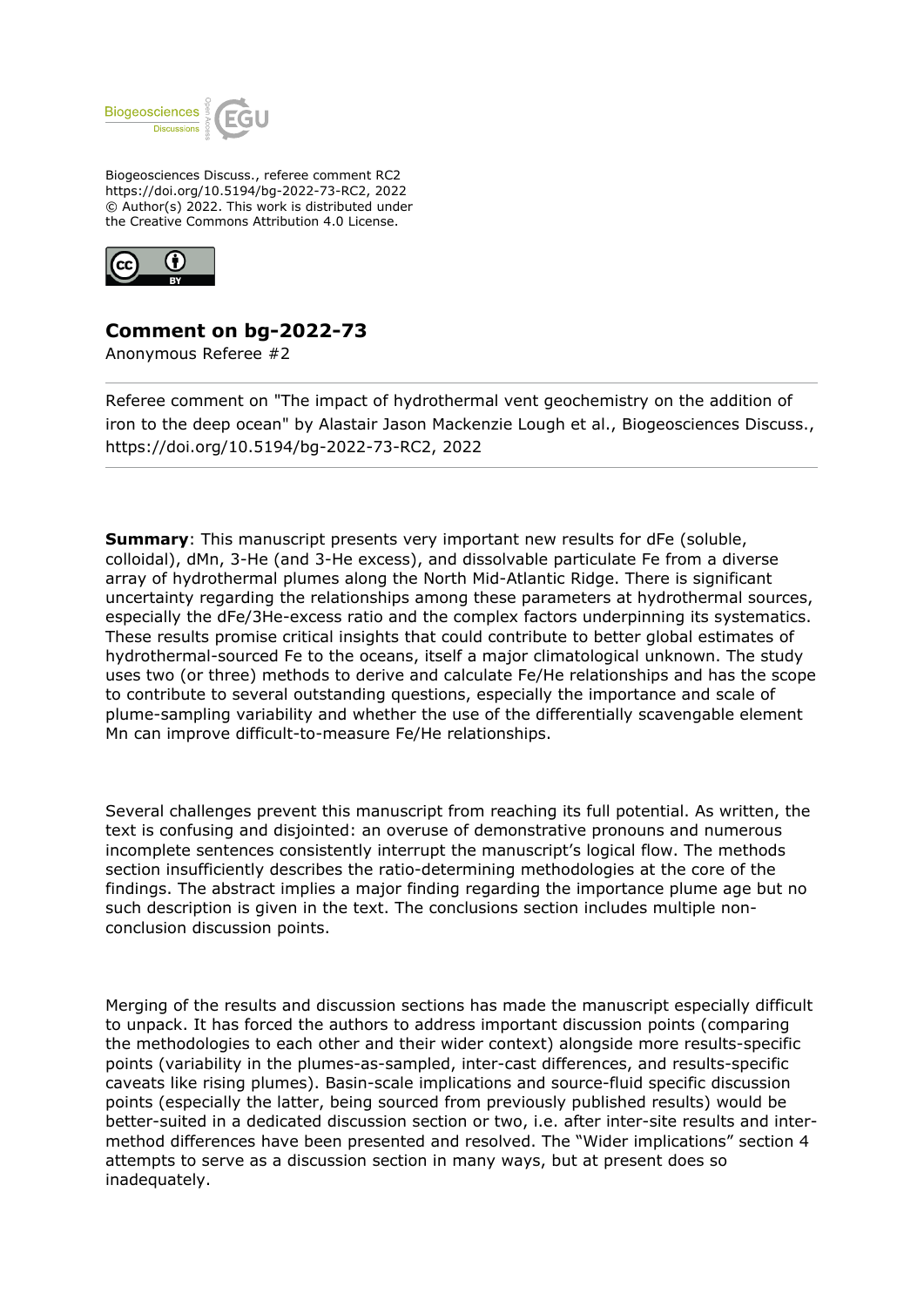I attempt to address the major points in the sections below. Technical/writing points are broken out separately at the end of the comment.

Abstract: Line 17: "plume age" is mentioned as the primary driver for the ranges in Fe/He ratios, but 'age' is not once mentioned in the manuscript body. If distance from vent source or some other combination of parameters is being used as a proxy for age, either implicitly or explicitly, these relationships must be clearly stated and explained.

Methods: The "integration methods" and their relevant calculations and equations (especially those for Methods 1 and 2, but also perhaps 3) should be defined, presented, and described at some point in the Methods section proper. At least, a summary of their external sourcing and relevant assumptions should be given before the Results section begins. "Integration", I presume, is being done versus depth, but this point is not explicitly stated. Omission of these methods—or their mis-placement in other sections—makes it difficult for future users to derive their own results using Methods 1 and 2, and also to test and confirm the results being presented here.

Paragraph at Line 185: "despite the ship maintaining" is repeated twice in this paragraph, and this redundancy highlights that the purpose and ordering of this section is a bit confused. Is this paragraph serving to discuss the differences between/among the sites or the differences in the two methods? It seems to be trying to both, so consider revising this paragraph (and the ones nearby) to have clearer intent.

Specifically, it would help to discuss the inter-site differences, inter-method differences, and inter-cast/sampling system differences independently and in turn. Related to the final one, it might be clearer throughout the manuscript to refer to differences "between casts" or "between casts at the same station" rather than between "sampling systems". Different casts that are separated by time (even those using the same sampling system) will face plume-position issues. The cast's timing, rather than the system itself, is thus the source of the uncertainty for these purposes. Inter-"system" differences would be more appropriate terminology when focusing on potential contamination- or blank-related results that differ between sampling systems, i.e. TMR vs S(S)R. Many of these topics would be best presented in a dedicated results section (or even in the methods if they can be methodologically caveated).

Section 3.2: The ordering of assessments introduced here (LSS/ORP, Mn/He, Fe/He) does not match the order they are then presented and discussed in the text that follows, unless the earlier mention of LSS/ORP in Figure 3 is being back-referred to. This introductory sentence would make more sense if moved earlier in the manuscript.

Section 4 intro paragraphs (4.0?): Despite the title of this section, the introductory paragraphs (lines 325 to 350) do not significantly discuss wider "implications" of the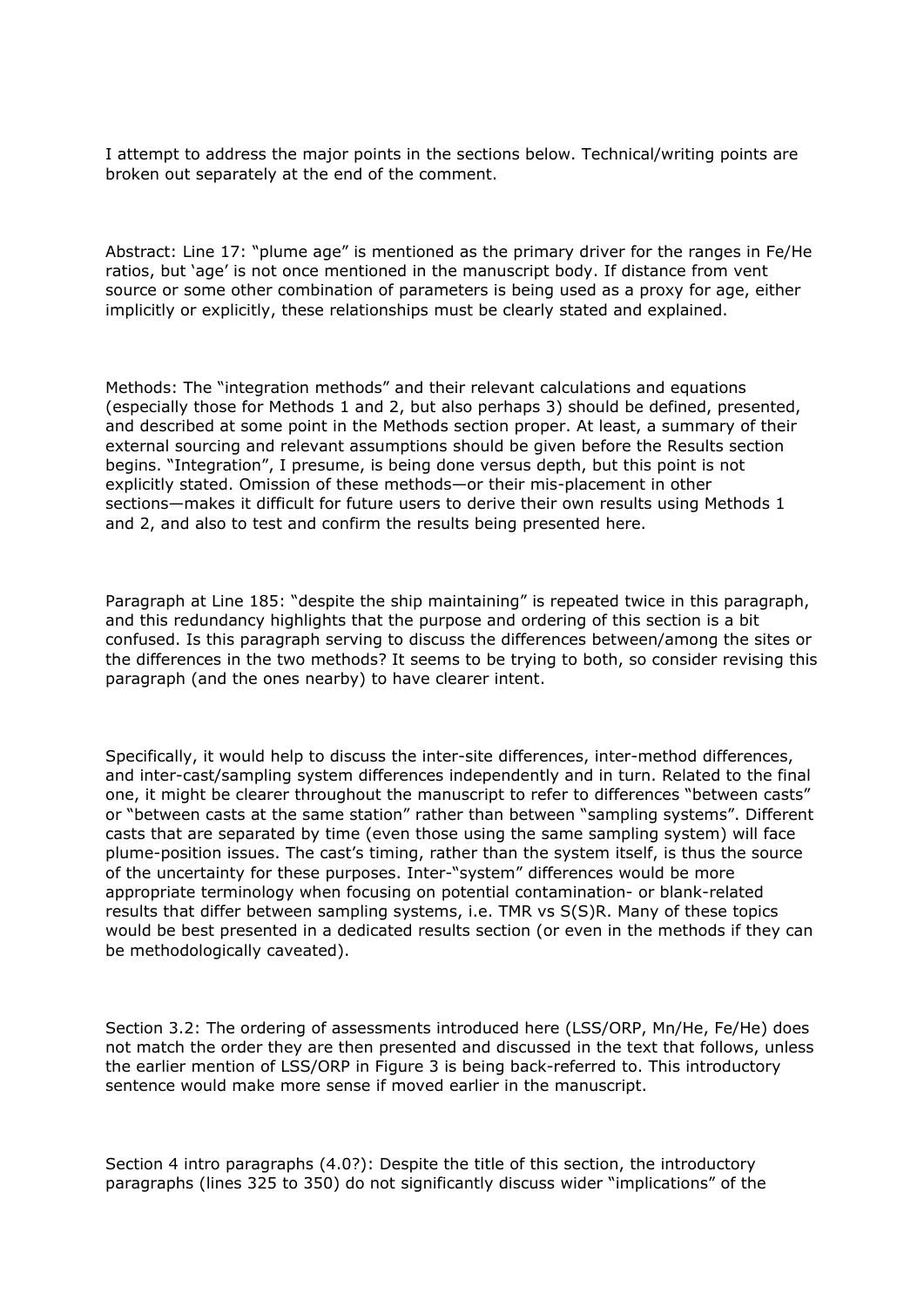manuscript's actual findings, at least until the very end (beg. Line 344) and then only briefly. Most of this text serves more to introduce/revisit previous ly published field findings and different model designs being debated in the literature. While this text is not without merit, it might be helpful to number and rename this set of paragraphs as its own subsection ("4.1 Expectations based on prior results"), or at least move the major findings (beginning at Line 344) to the beginning and then follow through with discussing their implications more directly, as the section title promises.

Section 4.1: I had difficulty following the logic of the first two sentences beginning at Line 365. TAG has the lower vent fluid Fe/H2S ratio—why should it precipitate more FeS2 if ratios greater than 1 are more likely to precipitate more FeS2 (as stated in the previous sentence)?

The section is titled "What controls near-field dissolved Fe to Helium ratios [?]", but by the end of this section I did not feel the text had convincingly and logically addressed that question. Instead, the section presents a list of hypotheticals and loosely-connected points that dances around the findings.

Section 4.2: The major scientific conclusion of this section is that the fairly consistent 10–40 km-distance Fe/He relationships observed in Fig 5 are likely to be reflective of Fe/He ratios leaking out of the ridge into the deep N. Atlantic. State this from the very beginning, then justify it. The points summarizing these findings are not scientifically unsound as written, but they are surprisingly roundabout. The flow of the writing here is difficult to follow as the (very long) paragraph meanders amongst discussion of various assumptions, results/findings, hypotheticals, and conclusions.

The topic sentence emblematically does not clearly state or frame any of the important points regarding Fe escape from the ridges that follow. Relatedly, the final, critical sentence in this section (and potentially the paper as a whole!)—that a significantly higher Fe/He ratio may be called for in global models, does not, at present, read as directly or well-supported by the lines preceding it.

Section 4.3: The concluding sentence here is a list of wide-ranging unknowns punctuated incorrectly by a question mark. It does not especially summarize or clarify any of the preceding points about future work.

Conclusions: Sentences from Line 448 to 452 are hypotheticals about future sampling systems—not conclusions. The final sentence of the paper is especially confusing—are the findings of this paper implying different or similar Fe limits at the various sites? Consider replacing most of this section with a clearer, more concrete summary of the actual conclusions reached as a result of this paper's new data, not hypotheticals based on whatifs.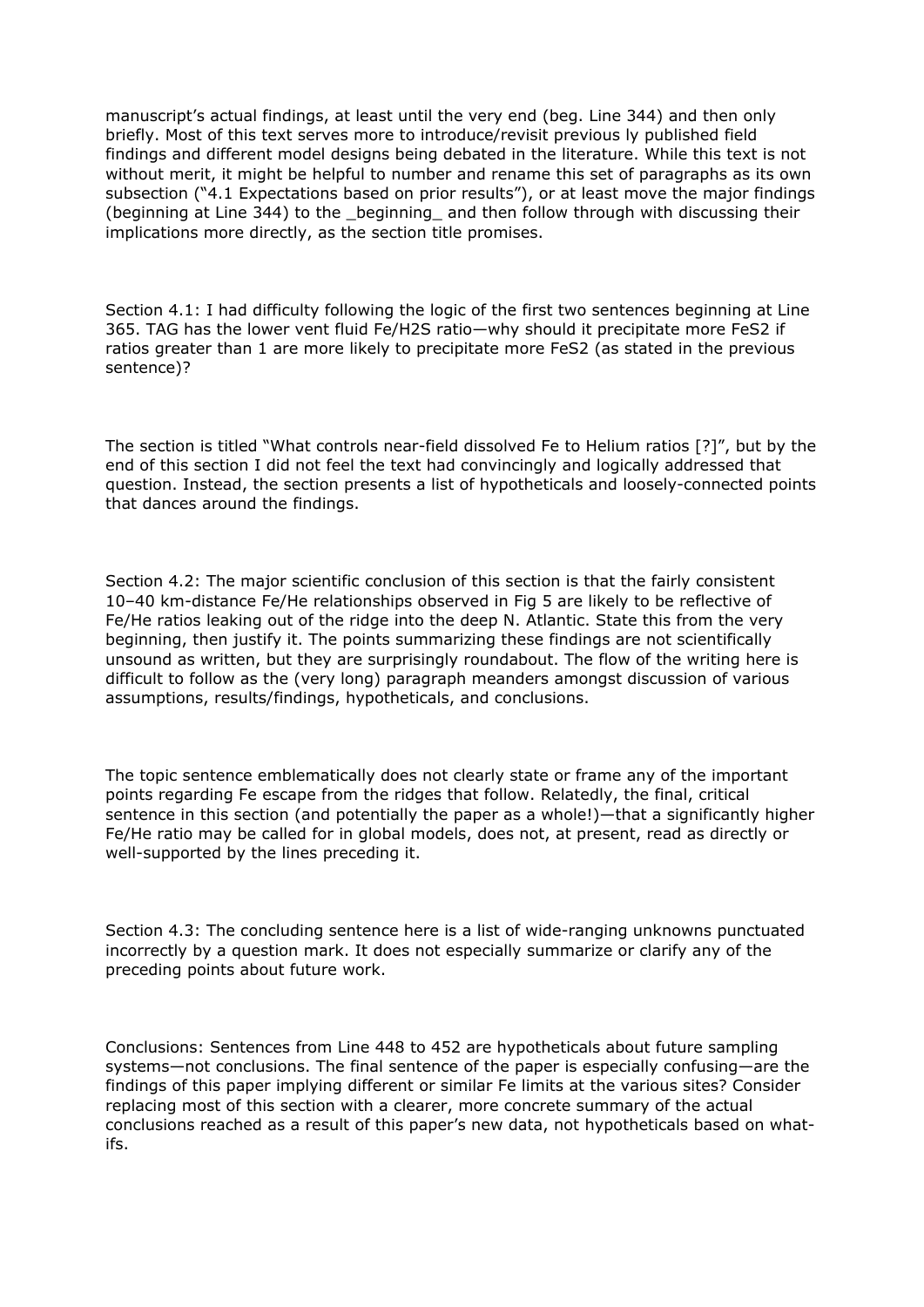Table 2: This table was a bit unintentionally confusing: only half the values tabulated are Fe/He ratios as labeled in the header. The other half are *n* values, which themselves are separated via colons (confusingly suggesting they are ratios). I suggest revisiting the table and column labeling to increase clarity. The organization of Table S1 is clearer in some respects as it groups like datatypes together (ratios, statistical parameters) allowing the two methods to be more easily compared.

It is not possible to use Figure 1 to unambiguously determine which stations are which in Tables 2 and S1. In the case of the Lucky Strike site, for instance, only one station label is shown in Figure 1, but two rows (stations/casts?) are listed in Tables 2 and S1. Consider using some combination of station/cast numbers to unambiguously label Figure 1 and both tables. Relatedly, the descriptive labels in the lower half of Table S1 (e.g. "Close N of TAG") read as overly subjective, even for a supplement.

The value of 35 nmol/fmol for Rainbow 38 (the instance with no asterisk) differs from the matching row reported in Table S1 (34 nmol/fmol). This is likely a significant figures issue? Given the importance of these data, I suggest revising both Tables 2 and S1 to ensure a consistent number of significant figures (three?) for the reported Fe/He ratio values.

Figure S1: The difference between dMn measurements ("I" = "in"?) for "surface" waters at station 25 appears at several points to be much greater than 0.2 nM, especially in the upper 100 m. I agree these differences are not especially significant at depths relevant to the manuscript, but more care needs to be taken here in describing this offset (inter-cast differences? Time of day of the casts?)

Figure S3-S9: How was the "N. Atlantic background value" for dMn determined? It's fine if it's just a "typical background" value, but the rationale should be stated somewhere.

Are the very small numbers in the grey bars atop each subfigure cast numbers or station numbers? The captions seem to imply they are cast numbers ("Main casts are…"), but the main text (Table 2) refers to them as stations. Be consistent. Either way, the numbers listed in the captions and figures here are not enough to identify which site is which (e.g. 12–15; 26, 27?) without forcing the reader to cross-reference other tables/text. Consider grouping/labeling all these supplemental sub-figures by site.

---------

## **Technical/Writing and Formatting Issues:**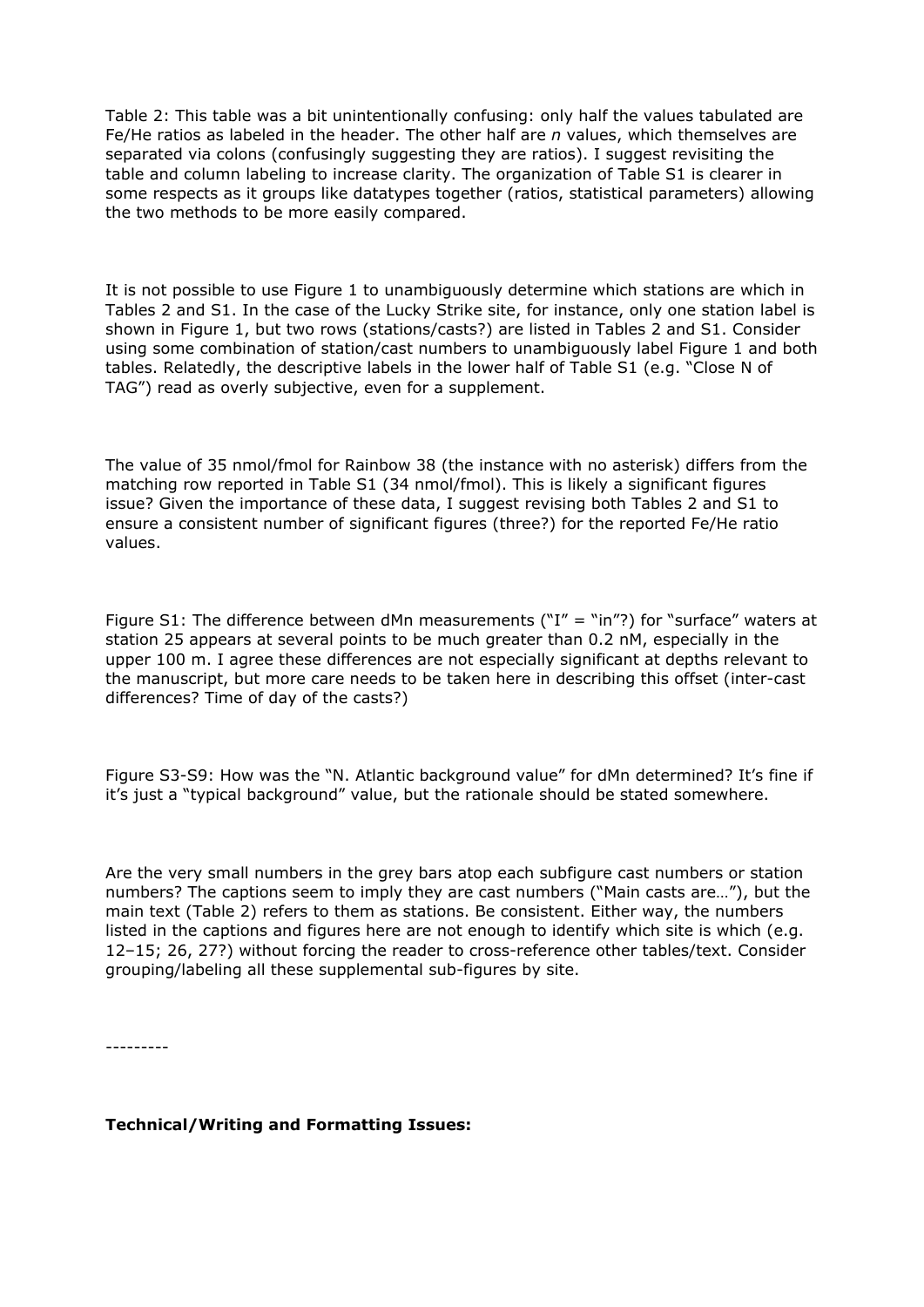As described in the summary, the text as written suffers from an over-use of demonstrative pronouns ("this" "these"), especially at the beginning of sentences. I have tried to point out important instances in my line-specific comments, but the authors should revisit all uses of these terms and revise to use more specific phrasing whenever possible. Relatedly, the number of incomplete sentences and disconnected clauses is high, making it difficult to follow the logic at many points.

Line 99: Missing apostrophe in "plumes" (should be either plume's or plumes')

Line 127: Missing hyphen: "In-house"

Line 137: "Analyzed simultaneously during sample analysis" is redundant.

Line 152: Missing a hyphen: "near-impossible" (or "nearly impossible")

Line 157: "ratio's" should be "ratios"

Line 158: "off-axis" should be hyphenated

Line 174: For consistency, and even though it is not discussed at length, this third method should also probably be named (e.g. " ${}^{3}$ He-interpolation method"), rather than just "A third method "

Line 179: Consider changing "Thusly" to "We therefore"

Lines 185-186: The word "respectively" could be interpreted as referring to the either the two different integration methods or the two sites. Consider restructuring this sentence to reduce ambiguity, e.g. "…ranging from 4 to 87 at the TAG site and 4 to 63 nmol/fmol at Rainbow site."

Lines 194/195: "down to" is an awkward construction "due to" it implying depth in the ocean. Use a different term.

Line 197: Incomplete sentence at "As it can account..."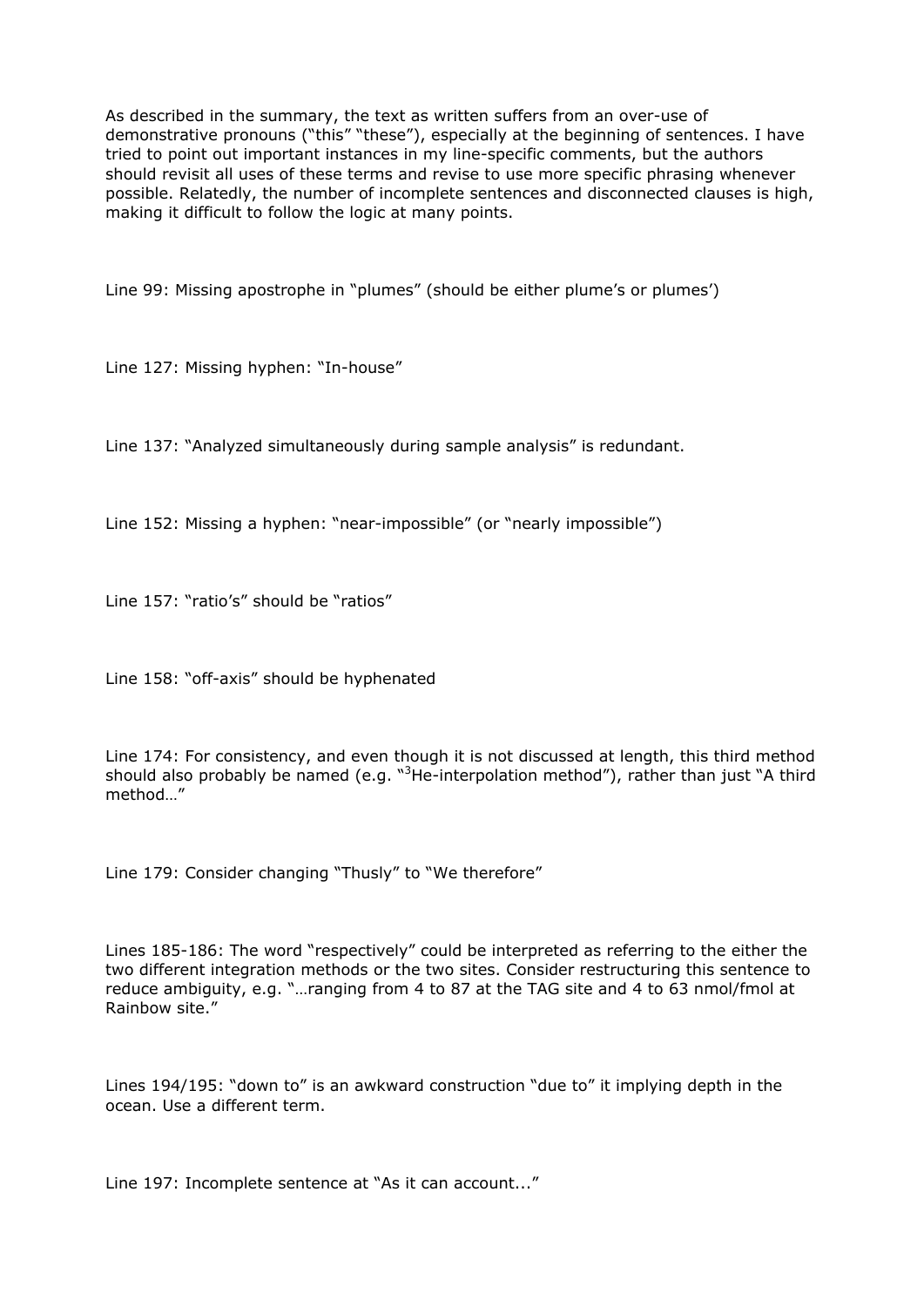Line 202 and 203: "over the vent sites" is somewhat unclear—do you mean "across different vent sites"? "Over the vent sites" sounds like a ship position/cast difference issue, as implied by the concluding words "…when comparing different casts". As pointed out in my comment re: paragraph at Line 185, it would be best to address methodological (Method 1 vs 2), inter-site (TAG vs Rainbow), and cast/sampling system differences (TAG TMR vs TAG SR) independently and systematically.

Line 223: "over the vent sites" is again a confusing phrase here, as it implies the ship's position. Is might be clearer to say "The extent to which any collected sample is representative of the core…" (or similar)

Line 240: Agreement issue: "Extrapolation…indicates"

Line 255: "its" should be "it is"

Lines 259-262: Comma usage in this sentence is confusing. Is "uncertainties associated with" relevant to both "vent fluid end-members" and the degree of removal of dMn at the two sites? In the following sentence, usage of "this" (and later "that") are unclear about what is being referenced: the sub-1:1-line relationships in general, or the specifics listed at the end of the previous sentence?

Line 268: "and is" (singular) doesn't agree with the first half of the sentence.

Line 272: Agreement issue: "site-by-site differences…was not simply"

Line 283: Consider being more specific about these spatial scales right off the bat: "Over short spatial scales of under 40 km from the vent site, …" The sentence that follows is largely redundant.

Line 286: Hyphenate "vent-derived"

Line 290: To what does "This [indicates]" refer? The outlier discussed in the previous sentence?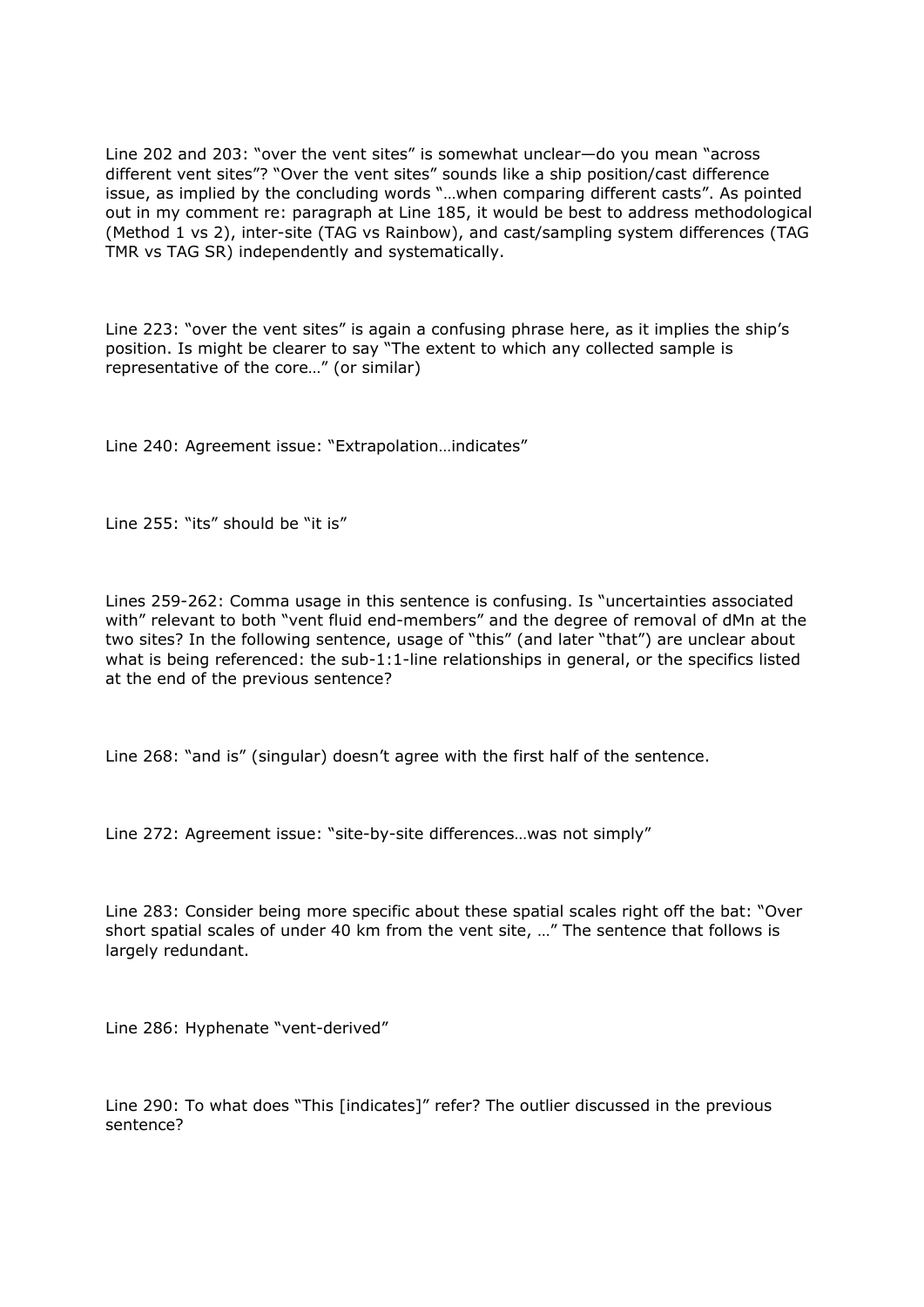Line 293-295: As written, this sentence wrongly implies that the Fe/He ratios are "observing" the wide range of TDFe concentrations, rather than the authors.

Line 298-300: "West" is unnecessarily capitalized. Without additional information, it is not clear what "log K" specifically refers to here. Again, the usage of "This [could explain]…" is confusing and needs to be clarified.

Line 309: What does 'This [highlights]…" refer to? The cFe/dFe ratios, or the appPFe/dFe ratios? (Or both?) Revise to be clear.

Line 316: The sentence beginning "Specifically…" is incomplete.

Lines 321-322: Two sentences in a row begin with "this" here, making the logic difficult to follow.

Line 326: "short" spatial scales is rather non-specific. Consider replacing or supplementing with the actual spatial scales (0– or 10–40 km, I presume). Also, the phrase "short spatial scales between the TAG and Rainbow plumes" implies the distance between the TAG and Rainbow sites rather than the distances over which each site's plume was sampled.

Line 336 (and 355): Hyphenate "Fe-binding ligand[s]"

Line 345: Hyphenate "basin-scale"

Line 349: Hyphenate "particulate-dissolved Fe exchange" and "smaller-scale"

Line 355: "strength to" is an incomplete thought/clause

Line 365: Try "molar ratios of Fe/H2S >1"

Line 372: The sentence beginning "Suggesting…" is incomplete.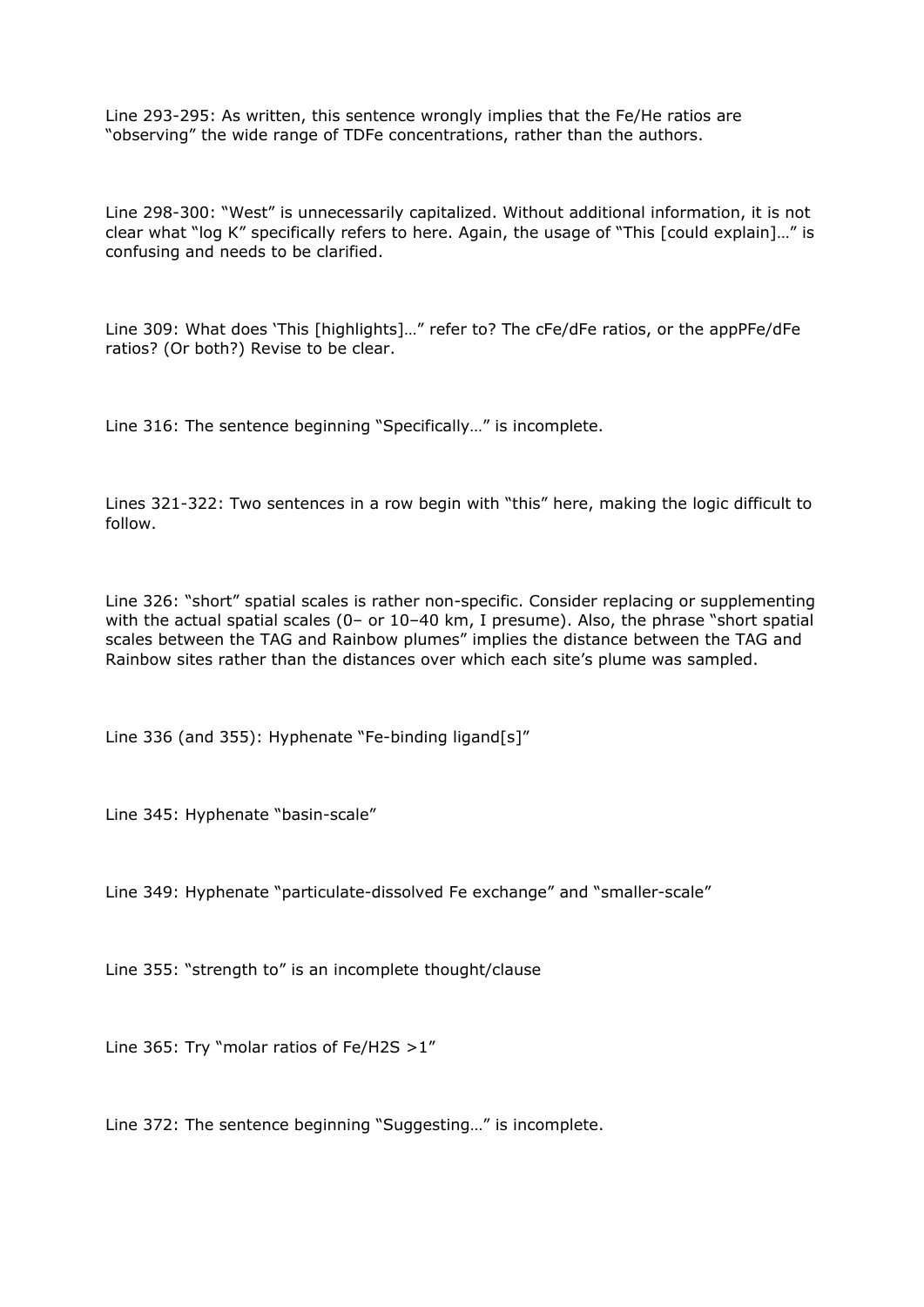Line 385: The sentence beginning "Showing…" is incomplete.

Line 387: Hyphenate "Fe-rich". Explicitly state or otherwise clarify the "residence time" being referred to from the Vic reference.

Lines 389-395: How many times was Stokes' law actually used by the authors here? Twice it is mentioned, but only one calculation is discussed (though not explicitly shown), which reads as redundant.

Line 406: "This [would counteract]…" is unclear: which of the previously listed items (or all?) is being referred to?

Line 410: "This [creates]..." is unclear.

Line 414: Multiple things are listed and then referred to as "…is key to determining"

Line 415: "This [highlights]…" is, again, awkward and difficult to follow.

Line 428: "maybe" should be "may be".

Figure 1: The text labels on many of the sub-figures are on the smaller side. Font size may need to be increased for publication.

Figure 2, 4, and 5 captions: It would be clearer if the figure sub-identifiers ("(a)", "(b)"…) were listed before (rather than after) their respective text descriptions. Currently, succinct descriptors and ancillary information are mixed throughout the caption text, making these captions hard to follow.

Table S1: "Plume-integrated" should probably be hyphenated. The word "values" in the header is extraneous. The vent sites in this table (cf. comments re: Table 2 in the main text) lack station numbers and cannot be identified in the Figures or directly compared to other tables.

The text of the first paragraph of Table S1's description confusingly uses "this" several